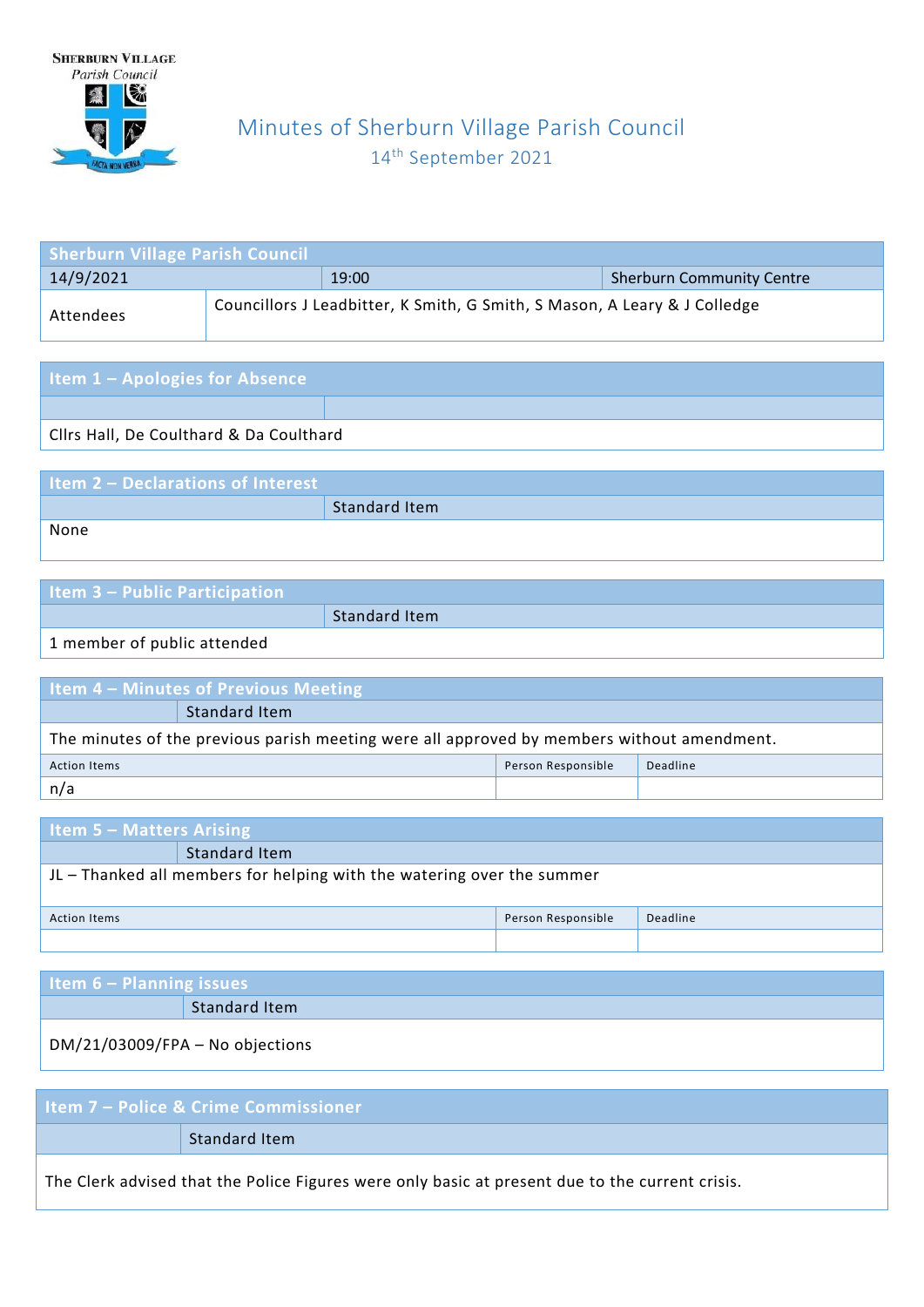#### **Item 8 – Correspondence**

Standard Item

Memorials – approved

Bowls Evening – invitation to attend & request for sponsorship – JL will represent & sponsorship approved Beautiful Durham – Invitation to attend - ask D & D Coulthard

| <b>Action Items</b>                       | Person Responsible | Deadline |
|-------------------------------------------|--------------------|----------|
| Memorials - Advise approval               |                    |          |
| Bowls evening – Advise                    | Clerk              |          |
| Beautiful Durham - Advise D & D Coulthard |                    |          |

| <b>Item 9 - Financial Matters</b> |                                                                            |  |   |  |
|-----------------------------------|----------------------------------------------------------------------------|--|---|--|
|                                   | <b>Standard Item</b>                                                       |  |   |  |
|                                   | The clerk presented the financial report which was discussed and approved. |  |   |  |
|                                   |                                                                            |  | . |  |

| Action Items | Person Responsible | Deadline |
|--------------|--------------------|----------|
|              |                    |          |

# **Item 10 – Allotments**  The addition to the tenancy agreement has been added and all current tenants will receive a copy. Action Items Person Responsible Deadline Tenancy agreement send out to current tenants Clerk

## **Item 11 – Mining Memorial Update**

Cllr Leadbitter

Cllr Leadbitter gave an update regarding the memorial. Plans have now been drawn for the base and JL will forward details to AL, KS & SM. He advised that there was no need for planning permission. As yet no response has been received for quotes for the base from companies and advised it may need to be done by volunteers. Once the memorial has been erected it will be adopted by the Parish Council.

| Person Responsible | Deadline |
|--------------------|----------|
|                    |          |
|                    |          |

| <b>Item 12 - Queen's Platinum Celebrations</b>                                            |          |  |  |
|-------------------------------------------------------------------------------------------|----------|--|--|
|                                                                                           |          |  |  |
| Clerk advised that no response as yet from the church re working group but will chase up. |          |  |  |
| Person Responsible                                                                        | Deadline |  |  |
| Clerk                                                                                     |          |  |  |
|                                                                                           |          |  |  |

| Item 13 - Remembrance Service                                                                                  |                                           |                    |          |
|----------------------------------------------------------------------------------------------------------------|-------------------------------------------|--------------------|----------|
|                                                                                                                |                                           |                    |          |
| IL suggested a working party but be set up for the event to include JL, AL, DeC & JC. The clerk confirmed that |                                           |                    |          |
| the Salvation Army will be in attendance. JL has order 2 poppy wreaths.                                        |                                           |                    |          |
| <b>Action Items</b>                                                                                            |                                           | Person Responsible | Deadline |
|                                                                                                                | Contact Salvation Army to confirm service | Clerk              |          |
|                                                                                                                |                                           |                    |          |